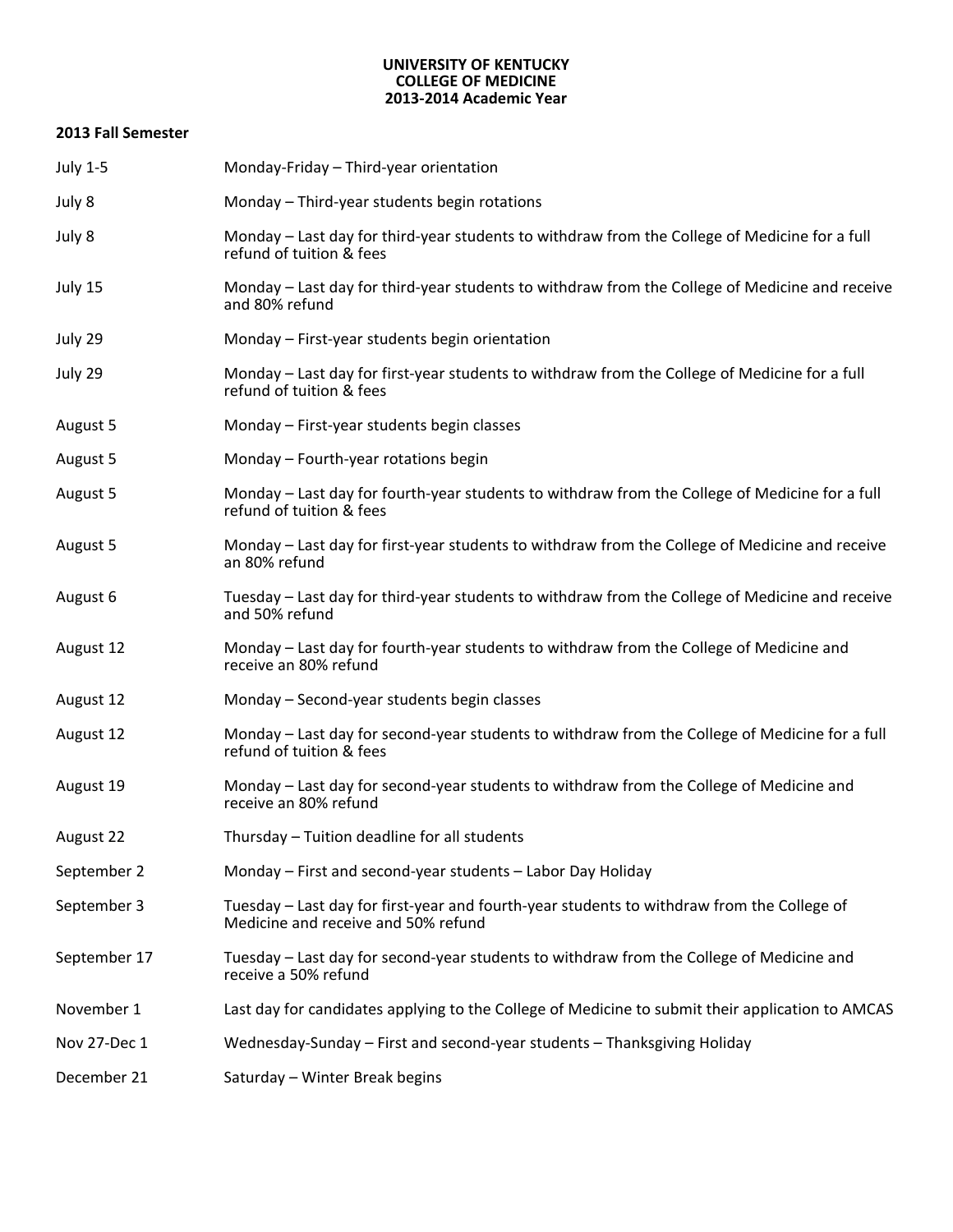## **UNIVERSITY OF KENTUCKY COLLEGE OF MEDICINE 2013-2014 Academic Year**

# **2014 Spring Semester**

| January 6                     | Monday - All students return to class                                                                                         |
|-------------------------------|-------------------------------------------------------------------------------------------------------------------------------|
| January 6                     | Monday - Last day to withdraw from the College of Medicine and receive a full refund                                          |
| January 13                    | Monday - Last day to withdraw from the College of Medicine and receive an 80% refund                                          |
| January 15                    | Wednesday - Last day for candidates applying to the College of Medicine to submit their<br>supplemental application materials |
| January 20                    | Monday - First- and second-year students - Martin Luther King Jr.'s Birthday Holiday                                          |
| January 22                    | Wednesday - Tuition deadline for all students                                                                                 |
| February 3                    | Monday – Last day to withdraw from the College of Medicine and receive a 50% refund                                           |
| March 8-16                    | Monday-Friday - Spring Break for first-year students                                                                          |
| March 15-23                   | Monday-Friday - Spring Break for second-year students                                                                         |
| May 9                         | Friday - End of academic year for second-year students                                                                        |
| May 16                        | Friday – End of academic year for fourth-year students                                                                        |
| May 17                        | Saturday - College of Medicine Graduation                                                                                     |
| <b>May 26</b>                 | Monday - Memorial Day Holiday for first-year students                                                                         |
| May 30                        | Friday - End of academic year for first-year students                                                                         |
| June 20                       | Friday - End of academic year for third-year students                                                                         |
| June 30                       | Monday - Special graduation date                                                                                              |
| June 23-27, June 30, July 1-2 | CPX Exam for Class of 2015                                                                                                    |

### **Enrollment Dates 2013-2014**

| First Year  | 7/29/13 to 5/30/14 | Winter Break | 12/21/13 to 1/5/14 |
|-------------|--------------------|--------------|--------------------|
| Second Year | 8/12/13 to 5/9/14  | Graduation   | 5/17/14            |
| Third Year  | 7/01/13 to 6/20/14 |              |                    |
| Fourth Year | 8/5/13 to 5/16/14  |              |                    |